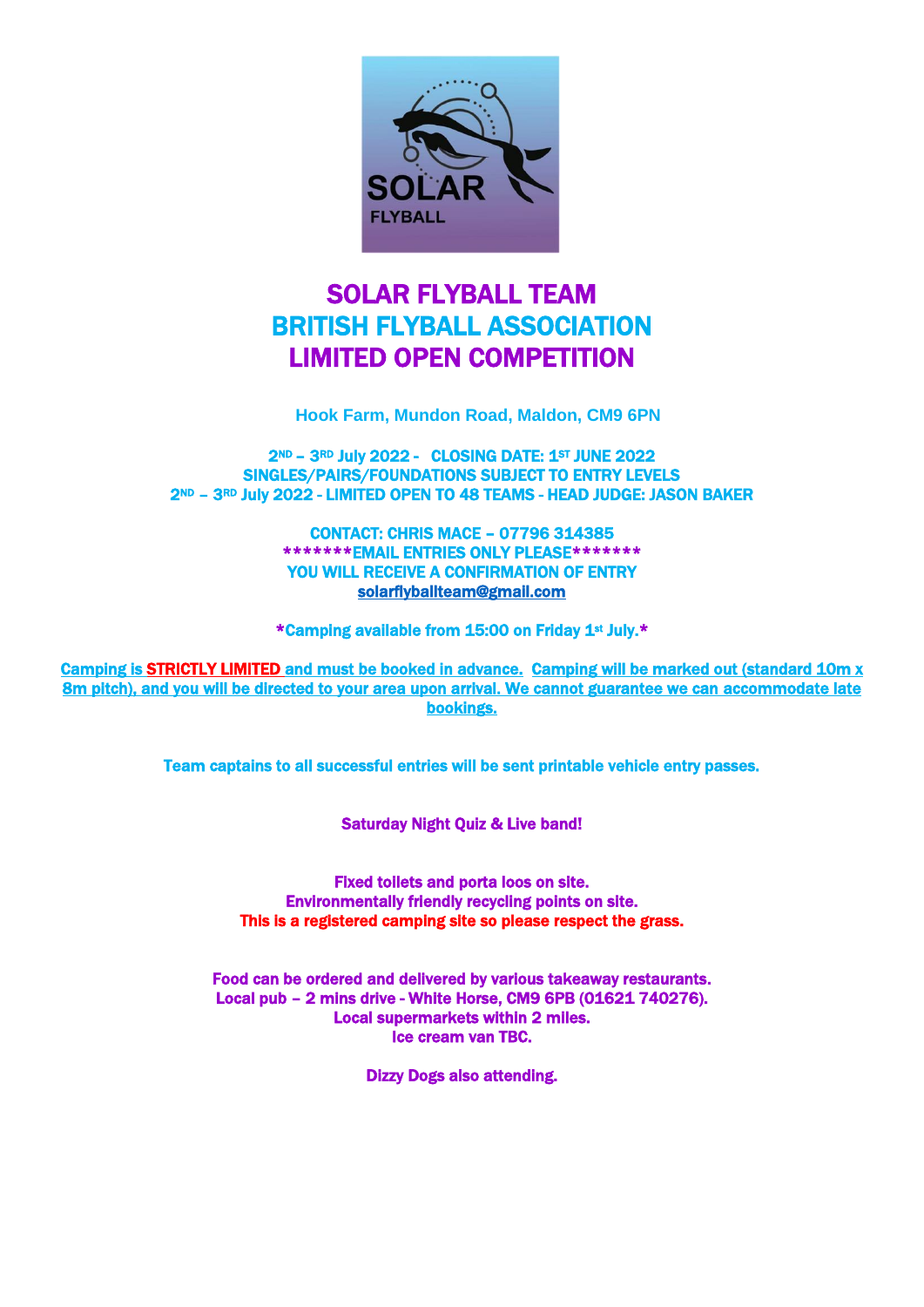#### ENTRY FORM – Limited Open

Declared times must be submitted by email at least 14 days before the tournament and must be at least half a second faster or slower than seed time (Rule 4.4). Team break out time is half a second faster than declared time (5.17(I)). All times, seed or declared with the exception of Division One, are subject to the Division breakout rule

| <b>Team Name</b><br>(1)  | <b>Team Number</b>                            |      |  |
|--------------------------|-----------------------------------------------|------|--|
| (2)                      |                                               |      |  |
| (3)                      |                                               |      |  |
| (4)                      |                                               |      |  |
| (5)                      |                                               |      |  |
| (6)                      |                                               |      |  |
|                          |                                               |      |  |
|                          |                                               |      |  |
| <b>E-Mail:</b>           |                                               |      |  |
|                          | Teams entered  at £45.00 per Team = $\pounds$ |      |  |
| <b>Qualified Judges:</b> | <b>Provisional Judges:</b>                    | MO's |  |
|                          |                                               |      |  |

## Camping (£10.00 per unit per night).

Please book and pay for in advance as camping pitches will be marked out. Late bookings may not be able to be accommodated.

| Friday<br>Sunday (by private arrangement with campsite owner)<br>Saturday |
|---------------------------------------------------------------------------|
|---------------------------------------------------------------------------|

Summary:

| <b>Open Teams:</b> |     |
|--------------------|-----|
| <b>Camping:</b>    |     |
| <b>TOTAL:</b>      | $E$ |

Bank payments only.

\*\*\*\* PLEASE ENSURE CAMPING IS PAID FOR IN ADVANCE\*\*\*\*